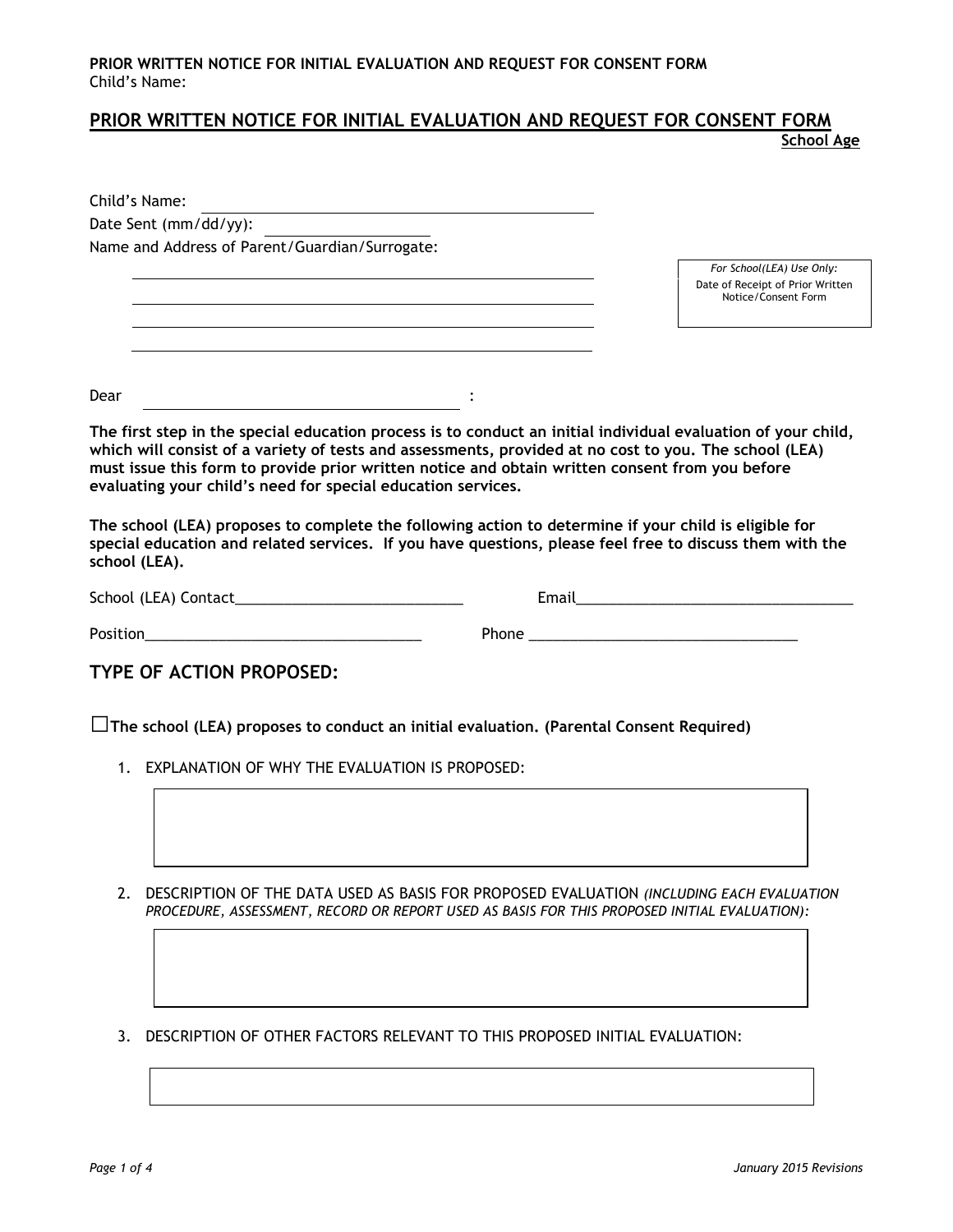### **PRIOR WRITTEN NOTICE FOR INITIAL EVALUATION AND REQUEST FOR CONSENT FORM** Child's Name:

4. OTHER OPTIONS CONSIDERED RELEVANT TO THIS PROPOSED INITIAL EVALUATION AND WHY THE OTHER OPTIONS WERE REJECTED:

During the evaluation, information will be collected in the areas described below. This information will directly assist the team in determining:

- whether your child is a child with disability;
- the educational needs of your child;
- the present levels of academic achievement;
- functional performance of your child; and
- whether your child needs special education and related services.

### THE PROPOSED EVALUATION WILL CONSIST OF THE FOLLOWING TYPES OF TESTS AND ASSESSMENTS:

# **PARENTAL CONSENT FOR AN INITIAL SPECIAL EDUCATION EVALUATION**

In order for the proposed evaluation to begin, the school (LEA) must have your consent. Without your written consent, the school (LEA) cannot proceed with the proposed evaluation unless ordered by a hearing officer through a due process hearing. Without consent, the school (LEA) may proceed to due process hearing; however, it is not obligated to do so. If you do not provide written consent and the school (LEA) does not proceed to due process hearing, the evaluation for special education will not be conducted.

Upon receipt of parent consent, an evaluation team will conduct the evaluation. Information from all team members will be considered during the evaluation process. As the parent(s), you are a key member of the team. Information you provide is important to the team. Please send your ideas and concerns in writing to the contact person listed below, or contact them at the number provided if you would prefer to talk with someone directly. If an evaluation team meeting is held, you will be invited. Evaluation team meetings are not required.

The evaluation team will determine whether your child needs specially designed instruction because of a disability and is eligible for special education and related services. The results of the evaluation will be included in an *Evaluation Report (ER)*. If your child *is* determined to be eligible for special education, you will be invited to participate in developing an *Individualized Education Program (IEP)* that will include special education and related services your child requires in order to receive educational benefit.

### **TIMELINE FOR AN INITIAL SPECIAL EDUCATION EVALUATION**

The *Evaluation Report* (ER) must be completed and a copy of the *ER* must be given to you no later than 60 calendar days after the school (LEA) has received your written consent for the evaluation. This 60 calendar day timeline does not include the summer break. Giving your consent for an evaluation does not mean you give consent for your child to receive special education and related services. If your child is eligible for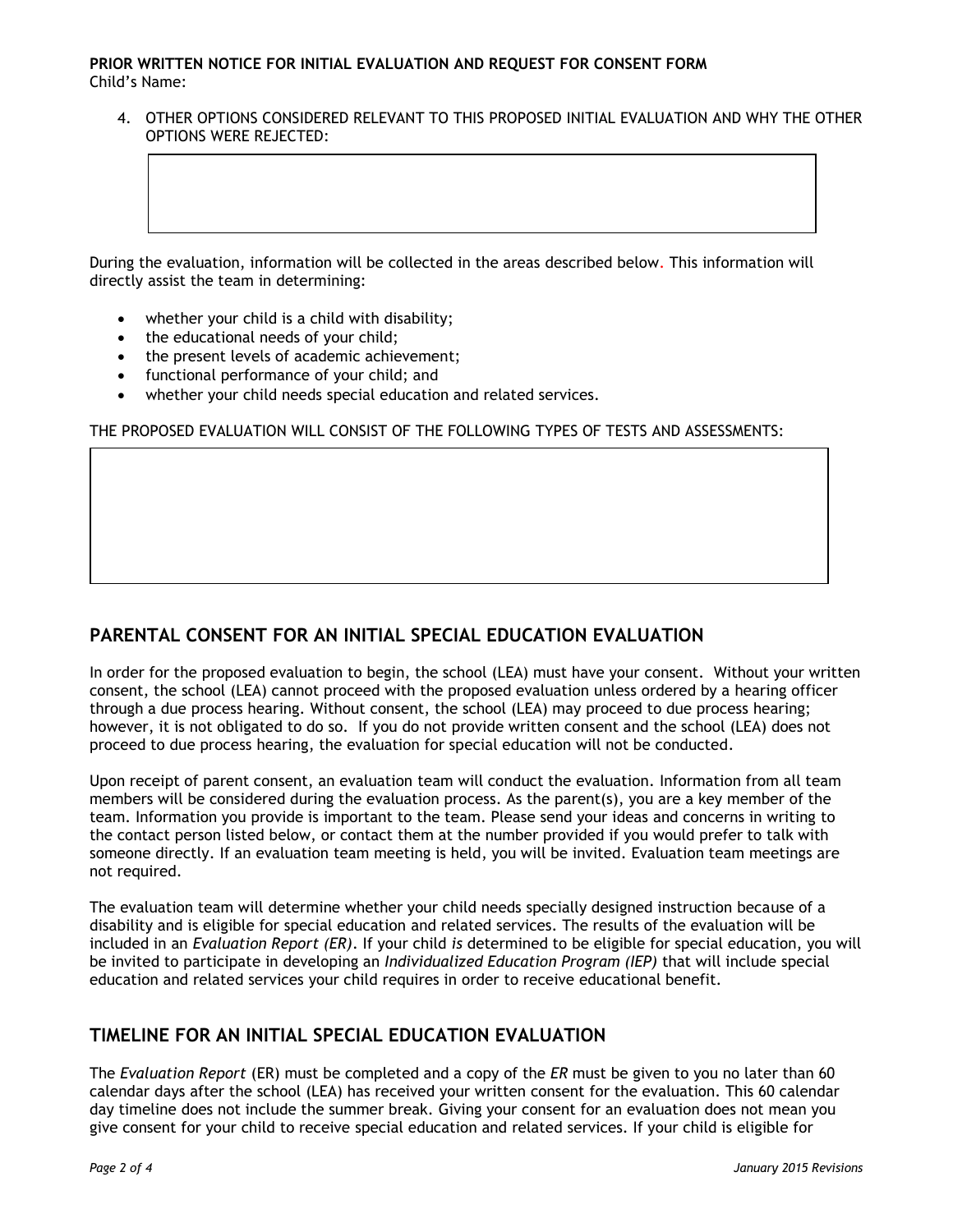#### **PRIOR WRITTEN NOTICE FOR INITIAL EVALUATION AND REQUEST FOR CONSENT FORM** Child's Name:

special education, you will be asked to provide written consent for the initial provision of special education services following the development of the *IEP*.

Please read the enclosed *Procedural Safeguards Notice* that explains your rights, and includes state and local advocacy organizations that are available to help you understand your rights and how the special education process works.

**Keep a copy of this form for your records.**

**DIRECTIONS FOR PARENT/GUARDIAN:** Consent for an initial evaluation is voluntary. Please consider the following options:

- 1.  $\Box$  I would like to schedule an informal meeting with school (LEA) personnel to discuss this action.
- 2.  $\Box$  I give consent to the proposed initial evaluation.
- 3.  $\Box$  I do not give consent to the proposed initial evaluation.<sup>\*\*\*</sup>

\*\*\*If you selected option 3, you may request an informal meeting with school (LEA) personnel, mediation, or a due process hearing:

I would like to request:

- □ Informal Meeting with School (LEA) Personnel
- Mediation\*\*
- Due Process Hearing\*\*

\*\*To initiate mediation or a due process hearing, as a parent you must submit your request to the Office for Dispute Resolution (ODR). To learn more about this process, contact the Special Education ConsultLine at 800-879-2301 or visit the ODR website at [www.odr-pa.org.](http://www.odr-pa.org/)

I object to the proposed evaluation and my reason is (not required):

**SIGN HERE:**

Parent/Guardian/Surrogate Signature Date (mm/dd/yy) Daytime Phone

**PLEASE RETURN THIS ENTIRE FORM TO:**

**Name:**

**Address:**